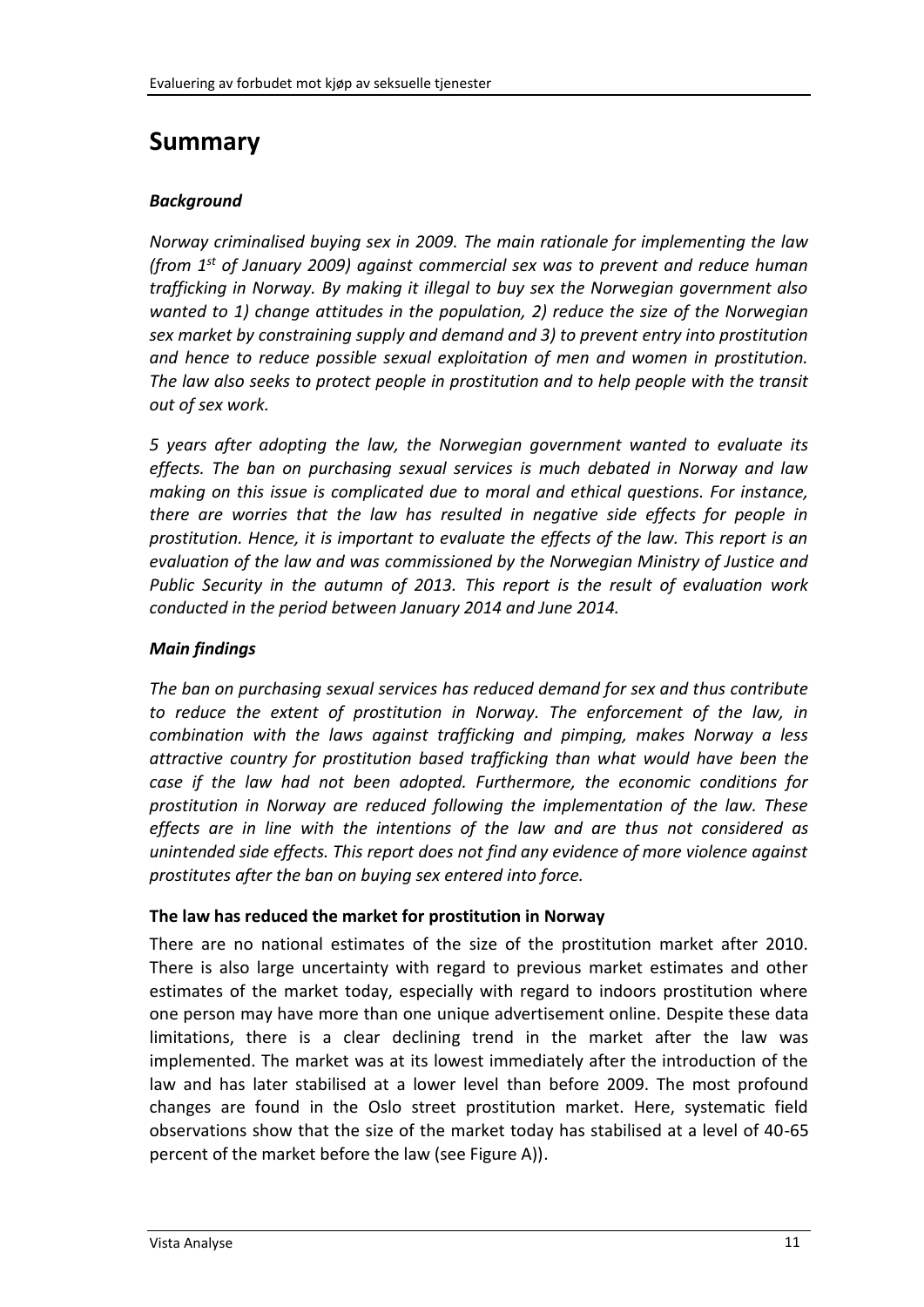

**Figure A: The number of street prostitutes in Oslo 2008-2014 (source: Pro Sentret)**

One possible source of error in this data material is the timing of observations (i.e. when during the day/night the observations have been made and whether this timing varies over the years in the time frame). However, the market shows the same tendencies also when this bias is controlled

for.

The street markets in Bergen (Norway's second largest city) and Stavanger show similar trends as Oslo after the introduction of the ban on purchasing sexual services. When the police have strategically targeted the market, we see a clear fall in the number of people in prostitution.

Estimates of the size of the indoors market are considerably more uncertain. This is due to the increasing rotation of the market. The prostitutes frequently travel across cities and countries and only stay at one place for a short term. Furthermore, it is normal to have several advertisements connected to the same telephone number (in sense of a call centre), to have more than one telephone number and to have more than one advertisement at the same website. This makes it difficult to provide a correct estimate of the size of the market. Still, according to informants in this branch of the prostitution market the prices are lower now than before the introduction of the ban. More travelling, more advertising and somewhat lower prices show that the competition is tougher and the demand is lower nowadays. Men and women in prostitution need to work harder now in order to secure 2008 income levels. Our analysis of the indoors market is that it has stabilised at a somewhat lower level than before the introduction of the law. Our best estimate – with a high degree of uncertainty – is a market reduction of 10-20 percent compared to the situation before the law.

However, since the indoors market is less reduced than the outdoors market following the law, we conclude that the share of indoors prostitution of the total prostitution market has decreased.

### **Without the law: What would have been the market situation?**

In 2008, the global financial crisis began. This crisis led to negative consequences for the labour markets in a number of countries. Norway, on the other side, was not particularly affected due to good economic policies and healthy state finances. The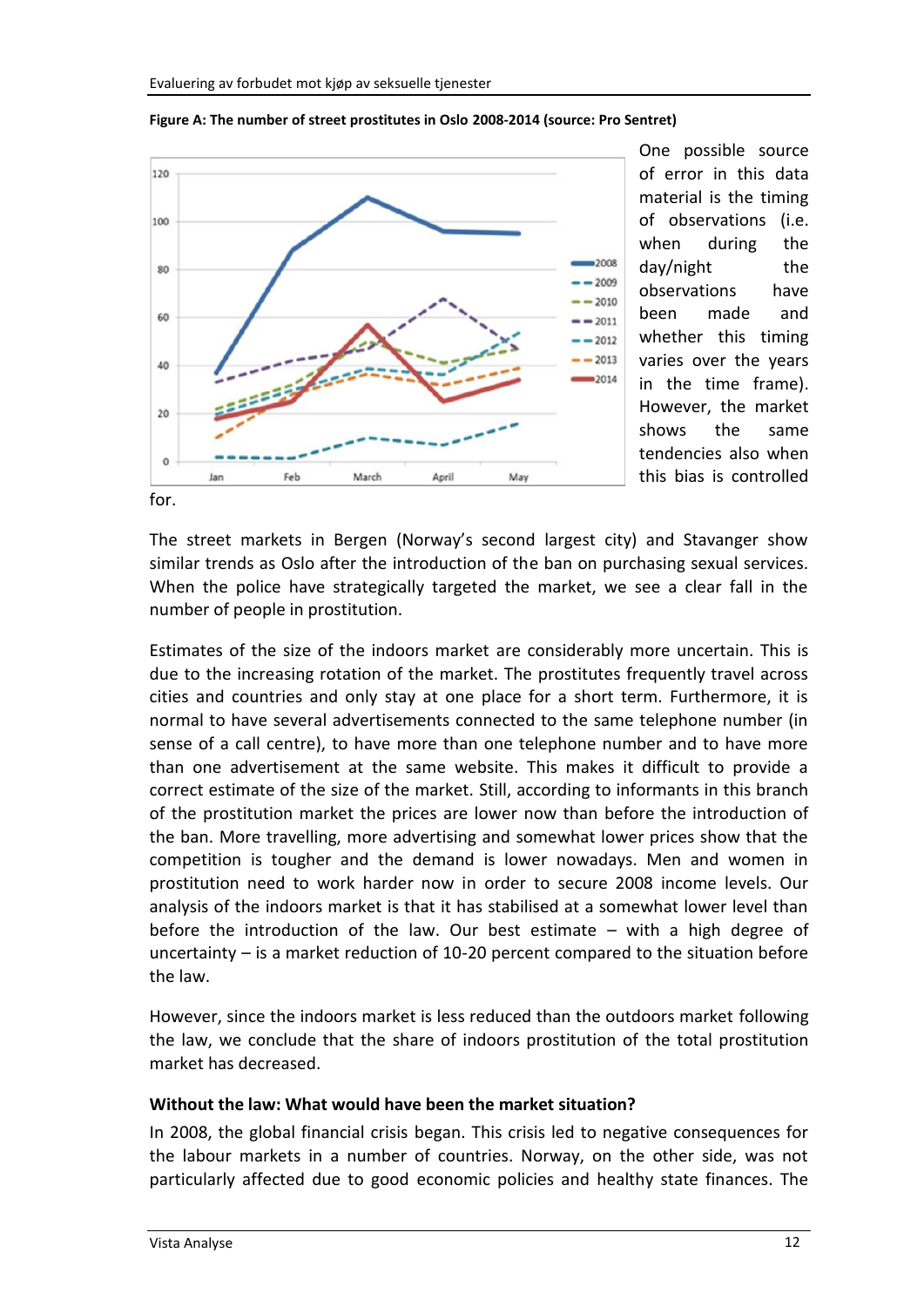large increase in the number of prostitutes in Norway in 2008 thus has to be seen in light of the financial crisis which reduced the demand for sexual services and probably also increased the supply of prostitution (due to more unemployment) in other countries.

Demand for sexual services and revenues obtained from selling these services are vital for the supply of prostitution in Norway. As long as the possible profit from prostitution is larger in Norway than in other countries, one has to expect market growth. The developments in the rest of Europe with reduced revenues in the prostitution market would thus most likely have led to a larger share of prostitutes in Norway if the law had not been implemented. Without the law, the Norwegian police would also have lost an important tool for reducing human trafficking. For instance, the police use information from fetched sex buyers to enforce the laws on trafficking and pimping and pandering. The actors benefitting from the prostitution of others would thus have faced a smaller risk of being caught if the law had not been adopted. We estimate – again with a high degree of uncertainty - that the market today would have been around 15 percent larger than the market in 2008 and around 45 percent larger than the actual market today.

# **A need for targeting policies**

The prostitution market in Norway is, like the rest of Europe, characterised by an increasing share of immigrants from middle-income countries and poor countries. Most of these immigrants are women with few other real options than to entry into prostitution. Human trafficking is a part of this rotating market. The entry into prostitution is based on economic motives. Still, the prices are lower than before.

Norway has a number of good social policies and charities targeting trafficking victims and prostitutes. However, there is a need for providing more options for people that wants to get out of prostitution. Language classes, work training and work options are considered to have clear positive effects and there is a need for more of such initiatives.

# **The effects of the law are in line with its mandate**

We find that the effects of the law, in general, are in line with its original intentions. In sum, the effects are as follows:

# **Effect on attitudes**

Kotsadam and Jakobsson (2011) find that young men in Norway have changed their attitudes towards buying sex more than older men. Furthermore, people in Oslo are more negative towards buying sex than other people in Norway. This can be due to more visible prostitution in Oslo than in other parts of Norway. Our interviews with police in the largest cities also indicate that the law has had a normative effect on people's behaviour. It is somewhat early to conclude on this matter as it takes time to internalise a norm. Still, our findings indicate that the law has had an effect on attitudes. This is also the conclusion in evaluations of a similar law implemented in Sweden in 1999.